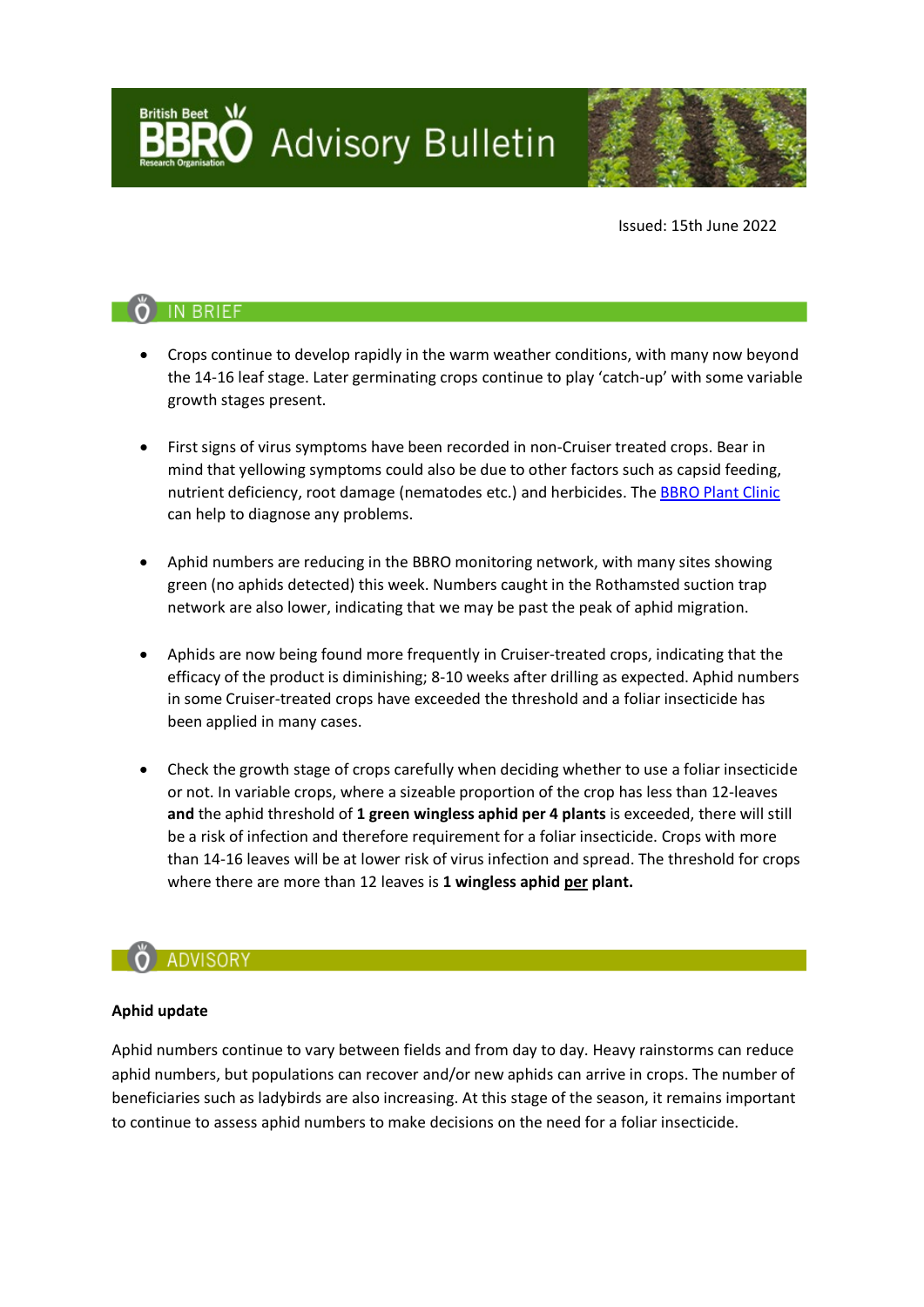15th June 2022



*Fig 1. shows the aphid numbers detected across the BBRO network. Many sites have turned from red and orange to green.*

Check the aphid survey data and aphid distribution map on BBROPlus regularly for the latest update [\(https://plus.bbro.co.uk/on-farm/member-area/\)](https://plus.bbro.co.uk/on-farm/member-area/). Use this as a guide only and not a substitute for checking your own individual crops. Information is updated as data is collected. If the sites are grey (no data) it may be worth checking the previous week using the green arrows above the map or checking again later as the maps are regularly updated as information is received from the field.

Mature plant resistance begins to develop from the  $12<sup>th</sup>$  leaf stage. Crops beyond 16-leaf stage are at a reduced risk of virus infection and secondary spread. A foliar insecticide may not be needed at this stage, but this decision may also depend on the proximity to other sources of aphids coming into the crop and the spray interval between any previous foliar insecticides.

It is important to check on the growth stage carefully. When counting leaves, and as plants begin to merge down and across rows, it is easier to bend plants over slightly and count the number of green stems/petioles rather than the actual leaves. There is only one leaf per stem/petiole. Where this is variable, use the lower estimate of growth stage in crops.



*Fig. 2 Plant at the 10-leaf stage (10 leaf stems/petioles)*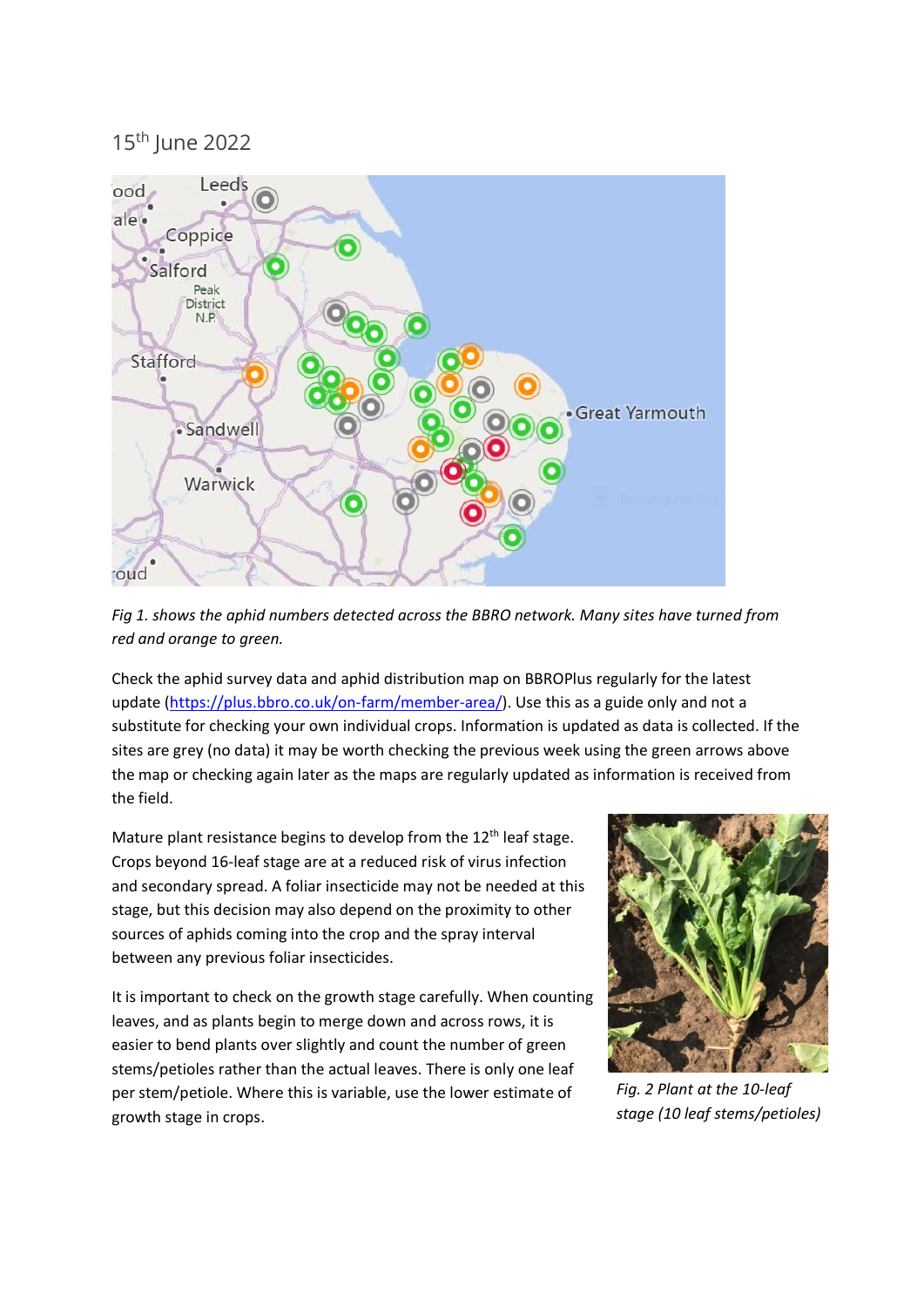#### **Foliar disease**

No significant reports so far of early foliar disease infection such as downy mildew, bacterial leaf spot and cercospora. From July onwards, BBRO will be providing regular information on the risks of cercospora development in crops. This is based on a temperature and humidity model which is used to trigger a high-risk alert. Warm temperatures (>25°C) and high humidity (>90%) provide ideal conditions for rapid development and spread of this disease. A network of Met stations are monitoring conditions across the sugar beet growing region. There have been no alerts triggered so far for cercospora, but as average daily temperatures increase this week, we will be monitoring conditions carefully.



*Fig 3. Bacterial leaf spot on left versus cercospora leaf spot on right*

Bacterial leaf spot - wet and warm weather may result in localised symptoms. There may be some potential for confusion of these symptoms with those of cercospora. Bacterial leaf spot tends to occur earlier in the season and has more angular lesions on the leaf, often on the leaf margins and with some associated yellowing. Early cercospora infection tends to be later developing and is typified by more regular discrete circular spots.

### **Weed control, bolters and weed beet**

There are a few signs of herbicide damage showing in crops, especially in later developing plants. Symptoms such as sticky leaves may be linked to the use of ethofumesate and mottling/yellowing to the use of triflusulfuron-methyl and lenacil. Most plants should grow away from these.

Where applying clopyralid, be mindful that the maximum total and individual doses vary for different strength products and remember that all applications of clopyralid should be completed by the end of June.

Bolters and weed beet are beginning to show in some crops. Remember, just one weed beet or bolter per square metre, could reduce crop yields by 11% and on average 1,500 seeds are produced per weed beet or bolter. At this stage, most weed beet and bolters will be at the pre-flowering stage and can be pulled or have the stem broken close to the root and left on top of the crop to die. *Fig 4. First bolters observed on one of the* 



*BBRO demonstration sites.*